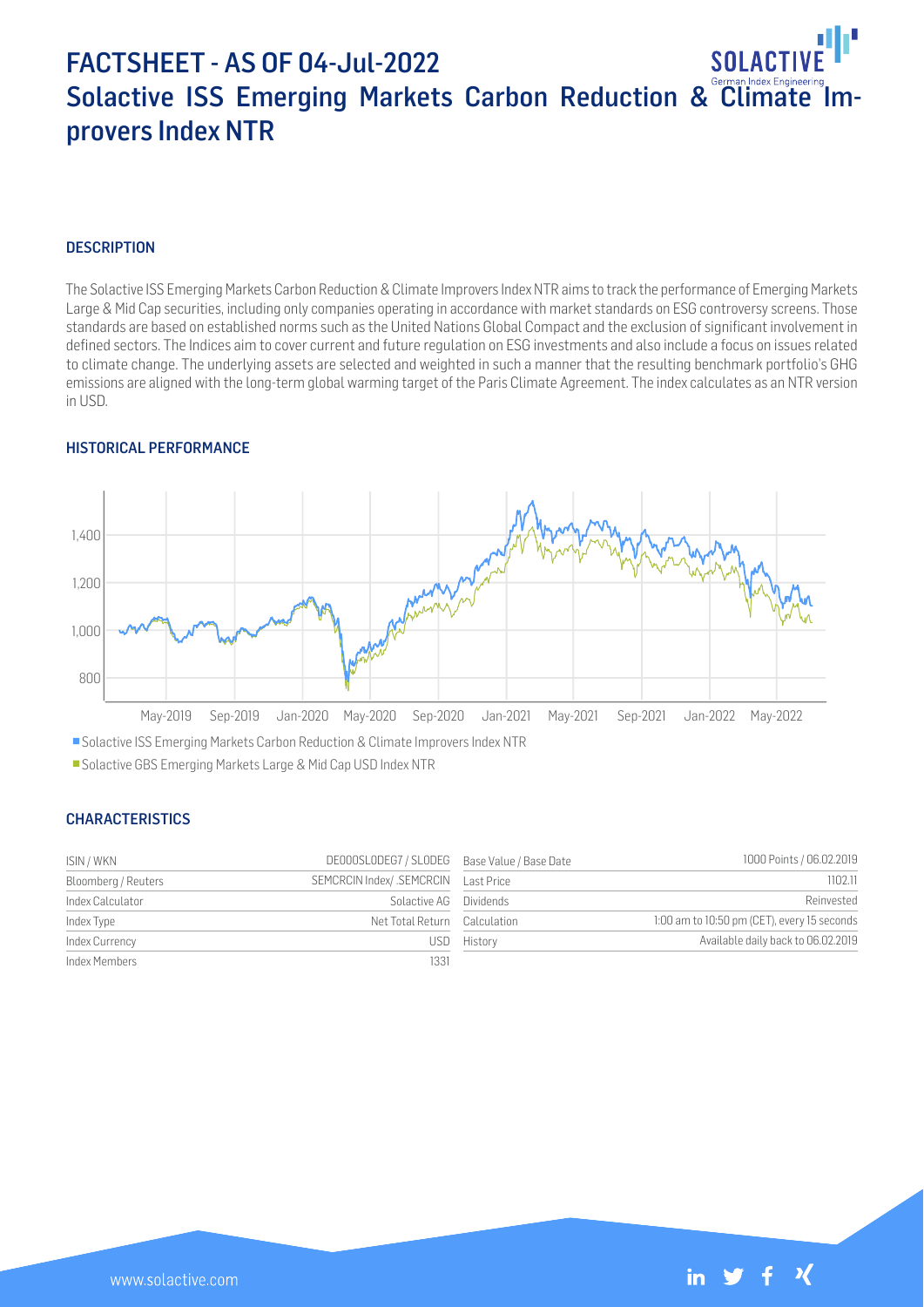

## **STATISTICS**

| <b>USD</b>         | 30D       | 90D        | 180D       | 360D                  | YTD     | Since Inception       |
|--------------------|-----------|------------|------------|-----------------------|---------|-----------------------|
| Performance        | $-5.84\%$ | $-13.80\%$ | $-16.60\%$ | $-21.09\%$            | -16.95% | 10.21%                |
| Performance (p.a.) |           |            |            |                       |         | 2.90%                 |
| Volatility (p.a.)  | 21.35%    | 19.72%     | 21.32%     | 18.34%                | 21.11%  | 17.98%                |
| High               | 1189.02   | 1278.54    | 1373.70    | 1432.62               | 1373.70 | 1543.91               |
| Low                | 1102.11   | 1091.90    | 1091.90    | 1091.90               | 1091.90 | 784.63                |
| Sharpe Ratio*      | $-2.50$   | $-2.37$    | $-1.52$    | $-1.25$               | $-1.53$ | 0.08                  |
| Max. Drawdown      | $-7.31%$  | $-14.60\%$ | $-20.51%$  | $-23.78%$             | -20.51% | $-31.11%$             |
| VaR 95 \ 99        |           |            |            | $-34.7\%$ \ $-53.2\%$ |         | $-29.1\%$ \ $-51.1\%$ |
| CVaR 95 \ 99       |           |            |            | $-43.1\%$ \ $-57.9\%$ |         | $-44.7\%$ \ $-79.8\%$ |

\* Up to 31 December 2021, ex-post Sharpe ratios use as input for the risk free rate term the London Inter-Bank Offered rates in the respective currencies of the index and at a term equal to the observation period. From 3 J 2022 onwards, Sharpe ratios will be / are calculated using as reference risk free rate input the overnight replacement rate for these currencies, namely SONIA (for GBP), SOFR (for USD) and EURIBOR Overnight (for EUR).

## STATISTICS - GBS - Solactive GBS Emerging Markets Large & Mid Cap USD Index NTR

| USD                | 30D      | 90D        | 180D       | 360D                  | YTD        | Since Inception       |
|--------------------|----------|------------|------------|-----------------------|------------|-----------------------|
| Performance        | $-5.84%$ | $-12.93%$  | $-16.81%$  | $-21.72%$             | $-17.30\%$ | 3.22%                 |
| Performance (p.a.) |          |            |            |                       |            | 0.94%                 |
| Volatility (p.a.)  | 20.97%   | 19.06%     | 20.89%     | 17.89%                | 20.67%     | 17.89%                |
| High               | 1237.01  | 1318.13    | 1429.15    | 1497.45               | 1429.15    | 1594.53               |
| Low                | 1145.55  | 1133.57    | 1133.57    | 1133.57               | 1133.57    | 829.19                |
| Sharpe Ratio*      | $-2.55$  | $-2.33$    | $-1.56$    | $-1.31$               | $-1.59$    | $-0.03$               |
| Max. Drawdown      | $-7.39%$ | $-14.00\%$ | $-20.68\%$ | -24.30%               | -20.68%    | $-33.79%$             |
| VaR 95 \ 99        |          |            |            | $-33.6\%$ \ $-51.8\%$ |            | $-28.8\%$ \ $-50.4\%$ |
| CVaR 95 \ 99       |          |            |            | $-43.4\%$ \ $-61.4\%$ |            | $-45.2\%$ \ $-83.0\%$ |

#### COMPOSITION BY CURRENCIES

# COMPOSITION BY COUNTRIES

- HKD 22.0% • TWD 17.2%
- $\bullet$  INR 13.2%
- KRW 10.0%
- Others 37.7%





Others 34.8%

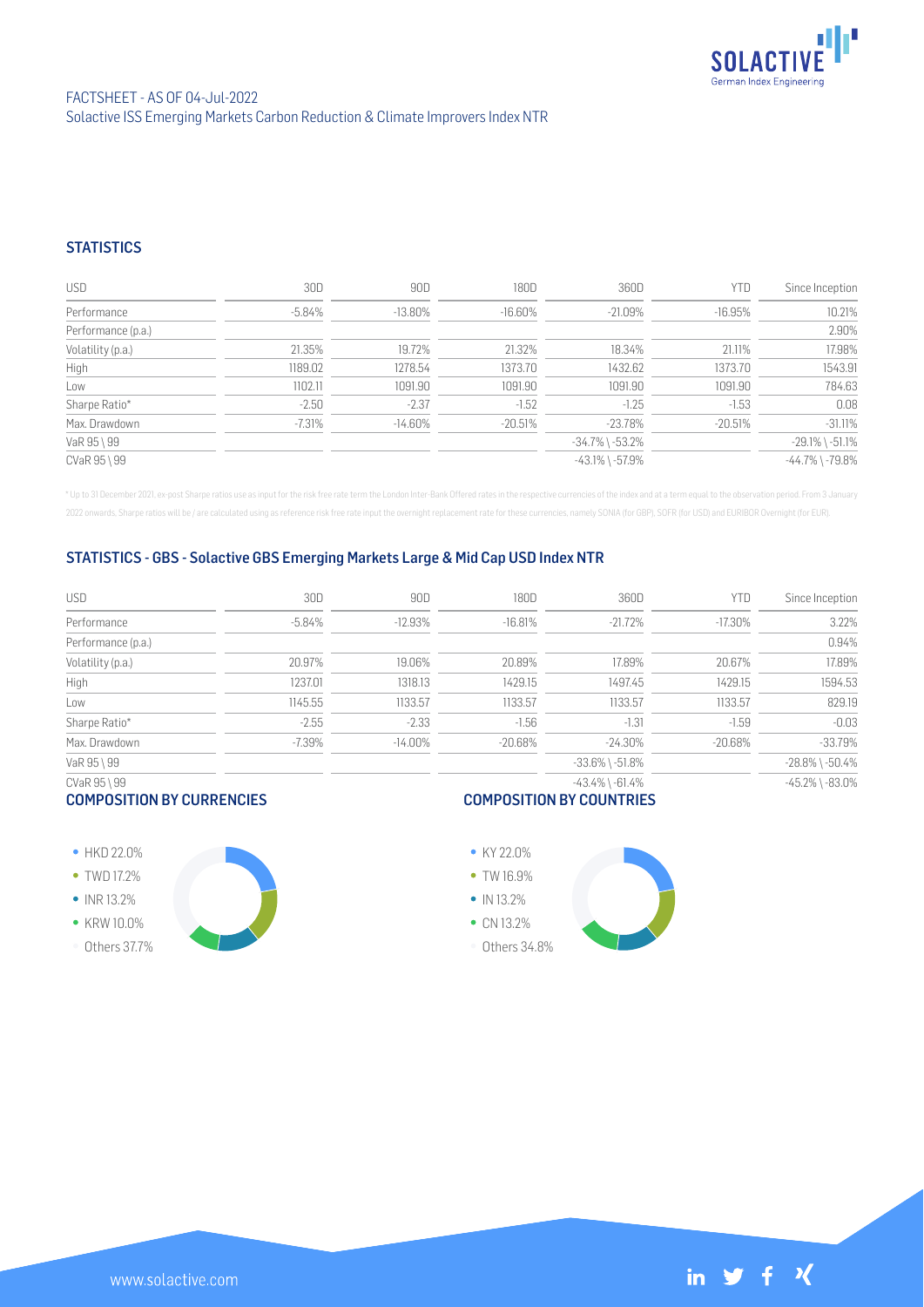

# TOP COMPONENTS AS OF 04-Jul-2022

| Company                        | Ticker                | Country   | Currency   | Index Weight (%) |
|--------------------------------|-----------------------|-----------|------------|------------------|
| TAIWAN SEMICONDUCTOR MANUFAC   | 2330 TT Equity        | TW        | <b>TWD</b> | 7.66%            |
| TENCENT HOLDINGS LTD           | 700 HK Equity         | KY        | <b>HKD</b> | 6.36%            |
| ALIBABA GROUP HOLDING-SP ADR   | <b>BABA UN Equity</b> | KY        | <b>USD</b> | 3.13%            |
| SAMSUNG FLECTRONICS COLTD      | 005930 KP Equity      | <b>KR</b> | <b>KRW</b> | 2.99%            |
| <b>MFITUAN</b>                 | 3690 HK Equity        | KY        | <b>HKD</b> | 1.49%            |
| CHINA CONSTRUCTION BANK-H      | 939 HK Equity         | CN        | <b>HKD</b> | 1.49%            |
| INFOSYS (INFOSYS TECH) LTD ORD | <b>INFO IS Equity</b> | IN        | <b>INR</b> | 1.48%            |
| HOUSING DEVELOPMENT FINANCE    | <b>HDFC IS Equity</b> | IN        | <b>INR</b> | 1.08%            |
| IND & COMM BK OF CHINA-H       | 1398 HK Equity        | CN        | <b>HKD</b> | 1.04%            |
| PING AN INSURANCE GROUP CO-H   | 2318 HK Equity        | CN        | <b>HKD</b> | 1.02%            |